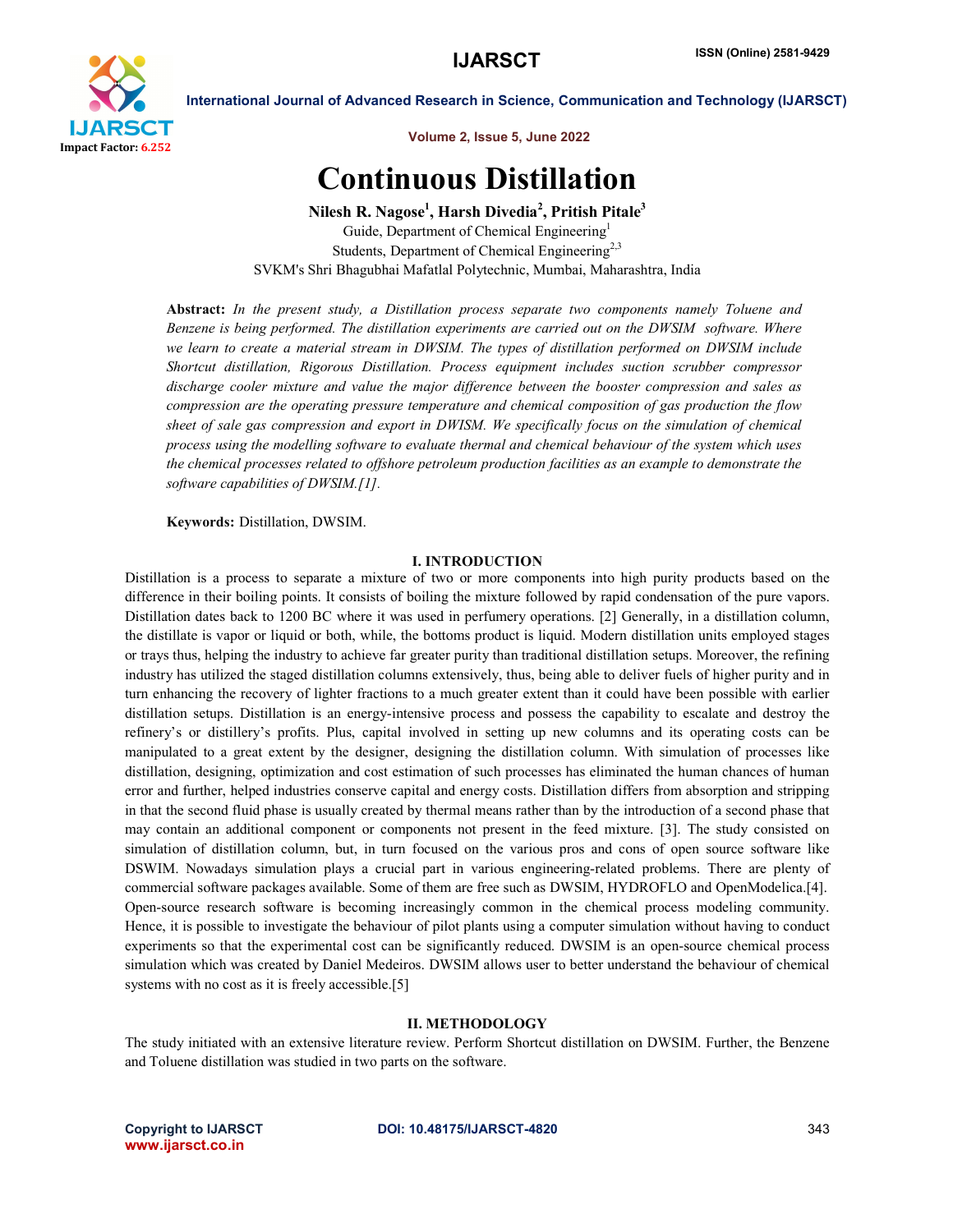

#### International Journal of Advanced Research in Science, Communication and Technology (IJARSCT)

#### Volume 2, Issue 5, June 2022

#### 2.1 Simulate a Shortcut Distillation Column.

The objective to perform the Simulation is to calculate Minimum number of stages, calculate Minimum reflux ratio,number of actual stages, distillate rate using Raoult's Law, calculate Condenser and Re-boiler dutyand finally calculate Optimal feed stage location. The model operates on assumptions of constant molar overflow and steady relative volatility. Further, a plot of reflux ratio v/s theoretical levels similarly proved the number of required levels and the reflux ratio required for the distillation column. The plot is used to determine areflux ratio for which the wide variety of levels do not go too high due to the fact that a high range of trays would add exorbitantly to thee capital price and a high reflux ratio will although reduce the number of trays required, however it would make the operations more expensive. Thus, greater the reflux ratio, greater vapour liquid contact will occur, greater will be the purity of distillate, slower will be the distillate series rate and thus, higher will be the operating expenses. The distillation is performed in DWSIM v5.8(Classic UI) Update 3 on windows 11. To run the simulation we need to initially know how to add components to a flow sheet, select thermodynamics packages and add materials and energy streams along with specifying their properties available on the software. We need to develop a flow sheet to determine outlet stream properties after Shortcut Distillation

#### 2.2 Specification

|  | Compounds                                                                                     |                            |                       |                                | Benzene, Toluene |              |                            |  |                  |
|--|-----------------------------------------------------------------------------------------------|----------------------------|-----------------------|--------------------------------|------------------|--------------|----------------------------|--|------------------|
|  | Thermodynamics                                                                                |                            |                       |                                | Raoult's law     |              |                            |  |                  |
|  | Feed                                                                                          |                            |                       |                                | Flow rate        |              |                            |  | 100kmol/h        |
|  |                                                                                               |                            |                       |                                | Pressure         |              |                            |  | 1 <sub>atm</sub> |
|  |                                                                                               |                            |                       |                                | Mole-fractions   |              |                            |  | Benzene=0.4      |
|  |                                                                                               |                            |                       |                                |                  |              |                            |  | Toluene=0.6      |
|  | Method                                                                                        |                            |                       |                                |                  |              | Fenske-Underwood-Gilliland |  |                  |
|  | Followed by that we need to specify The Column Properties                                     |                            |                       |                                |                  |              |                            |  |                  |
|  | Reflux ratio                                                                                  |                            |                       | 1.4 times Minimum Reflux Ratio |                  |              |                            |  |                  |
|  |                                                                                               |                            | Compounds             |                                | Lightkey(LK)     |              | Benzene                    |  |                  |
|  |                                                                                               |                            |                       | Heavy-key (HK)                 |                  |              | Toluene                    |  |                  |
|  |                                                                                               |                            | Product               |                                | Distillate       |              | $X_D = 0.99$               |  |                  |
|  |                                                                                               |                            | <b>Bottoms</b>        |                                |                  | $X_B = 0.01$ |                            |  |                  |
|  | After running the Simulation in Shortcut Distillation Column we get the following parameters: |                            |                       |                                |                  |              |                            |  |                  |
|  |                                                                                               |                            | Property              |                                |                  | Valve        |                            |  |                  |
|  |                                                                                               |                            | Minimum Reflux Ratio  |                                | 1.655            |              |                            |  |                  |
|  |                                                                                               | <b>Actual Reflux Ratio</b> |                       |                                |                  | 2.317        |                            |  |                  |
|  |                                                                                               |                            | Minimum no. of Stages |                                |                  | 11           |                            |  |                  |
|  |                                                                                               |                            | Actual no. of Stages  |                                |                  | 20           |                            |  |                  |
|  |                                                                                               |                            | Optimal Feed Stage    |                                |                  | 9            |                            |  |                  |
|  |                                                                                               |                            | <b>Condenser Duty</b> |                                |                  |              | 1129.67kW                  |  |                  |
|  |                                                                                               |                            | Reboiler Duty         |                                |                  | 1050.86kW    |                            |  |                  |
|  |                                                                                               |                            |                       |                                |                  |              |                            |  |                  |
|  |                                                                                               |                            |                       |                                |                  |              | <b>Condenser Duty</b>      |  |                  |
|  |                                                                                               |                            | FEED                  |                                | SC               |              | <b>DISTILL</b>             |  |                  |

**Distillation Column BOTTOMS** 

Fig. 1. Shortcut Column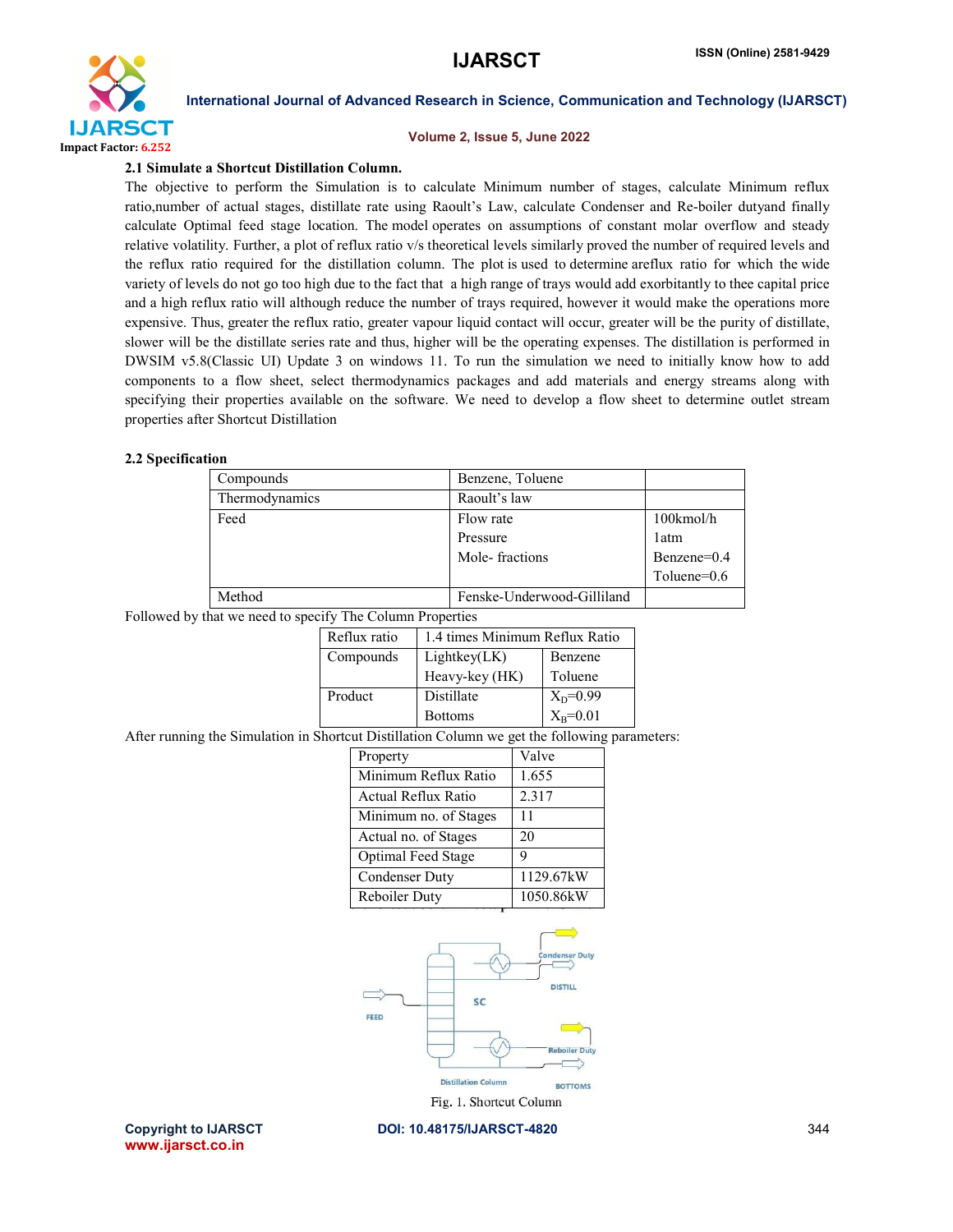## **IJARSCT**



#### International Journal of Advanced Research in Science, Communication and Technology (IJARSCT)

#### Volume 2, Issue 5, June 2022

#### 2.3 Rigorous Distillation

Rigorous model is further used to obtain more accurate Parameters using the values obtained from the shortcut distillation. After the simulation of the rigorous model. From the parameters, the reflux ratio of 1.655 was used for rigorous model. Also, the number of stages used was 20. Feed stage was taken as 9 and Bottom product rate was used 60.204 kmol/h.

After running the Simulation in Rigorous Distillation, we get following results:

| Property                 | Value        |
|--------------------------|--------------|
| <b>Condenser Duty</b>    | 1130.51kW    |
| Re-boiler Duty           | $-1161.91kW$ |
| Internal loop iterations | 69           |
| External loop iterations |              |

We also get the following graphs



This in turn helped to prove the validity of simulation results as the composition of methanol in liquid increased from bottoms i.e. stage 20 to the distillate i.e. stage 1 and the composition of Toluene in liquid increased from stage 3 where it was zero to 1.655 at stage 20. It is also clear from this plot that, the higher Benzene in liquid in the upper stages of the column is because of reflux which is extremely high in Benzene composition and the high Toluene composition in liquid on stage 20 may account for higher Toluene content of the bottoms product.

Copyright to IJARSCT www.ijarsct.co.in

DOI: 10.48175/IJARSCT-4820